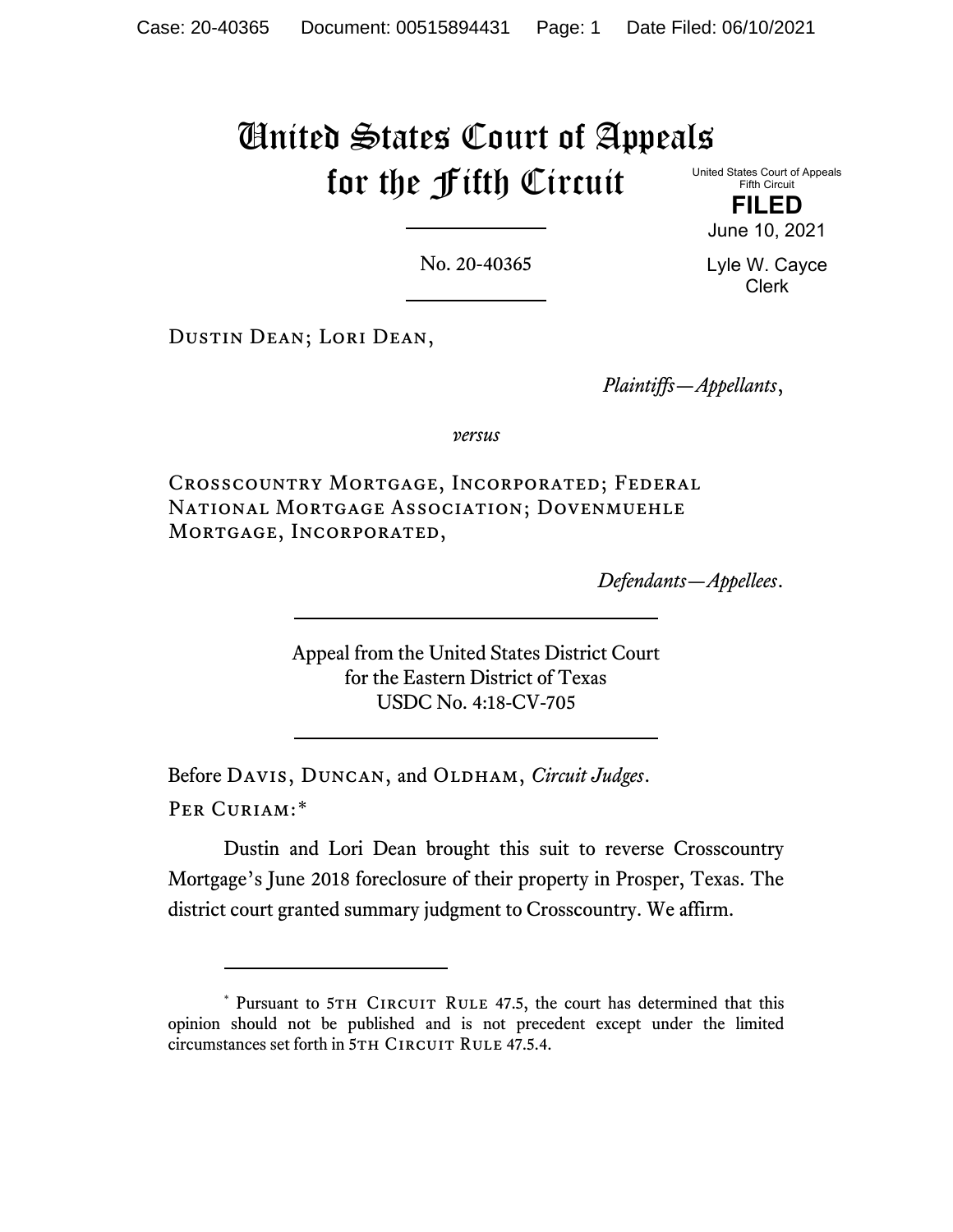### No. 20-40365

When the Deans fell behind on their mortgage payments, Crosscountry sent them a Notice of Breach by letter dated December 15, 2017, warning their loan would be accelerated unless they paid the past-due amount, \$6,889.75, by January 24, 2018. They made no payment by this deadline. Crosscountry sent a Notice of Acceleration on April 17, 2018, foreclosed on the property, and sold it to Fannie Mae on June 5, 2018.

The Deans dispute none of this. They instead argue that events between the January 24 deadline and the June 5 foreclosure sale should have prevented the sale from going forward. First, they claim Crosscountry told them in February that the amount due was \$6,757.56; that they immediately overnighted a check in this amount to Crosscountry; and that Crosscountry returned this payment as insufficient, contrary to its alleged oral representation. Second, they say a Crosscountry representative advised them in March to pursue a loan modification to stave off foreclosure until they could bring their account up to date. But they claim the requested modification materials didn't arrive until after the April acceleration, and that Crosscountry delayed acting on their application until it was too late to stop the sale. They argue that both of these circumstances made Crosscountry's foreclosure unlawful under various legal theories, including breach of contract and violations of the Texas Debt Collection Act (TDCA), *see* Tex. Fin. Code § 392.304(a)(3). [1](#page-1-0)

We review summary judgment *de novo*, construing all evidence in favor of the nonmoving party. *In re La. Crawfish Producers*, 852 F.3d 456, 462 (5th Cir. 2017). Summary judgment is proper "if the movant shows that there is no genuine dispute as to any material fact and the movant is entitled to

<span id="page-1-0"></span><sup>&</sup>lt;sup>1</sup> The Deans also made a due process claim in the district court but have abandoned it on appeal.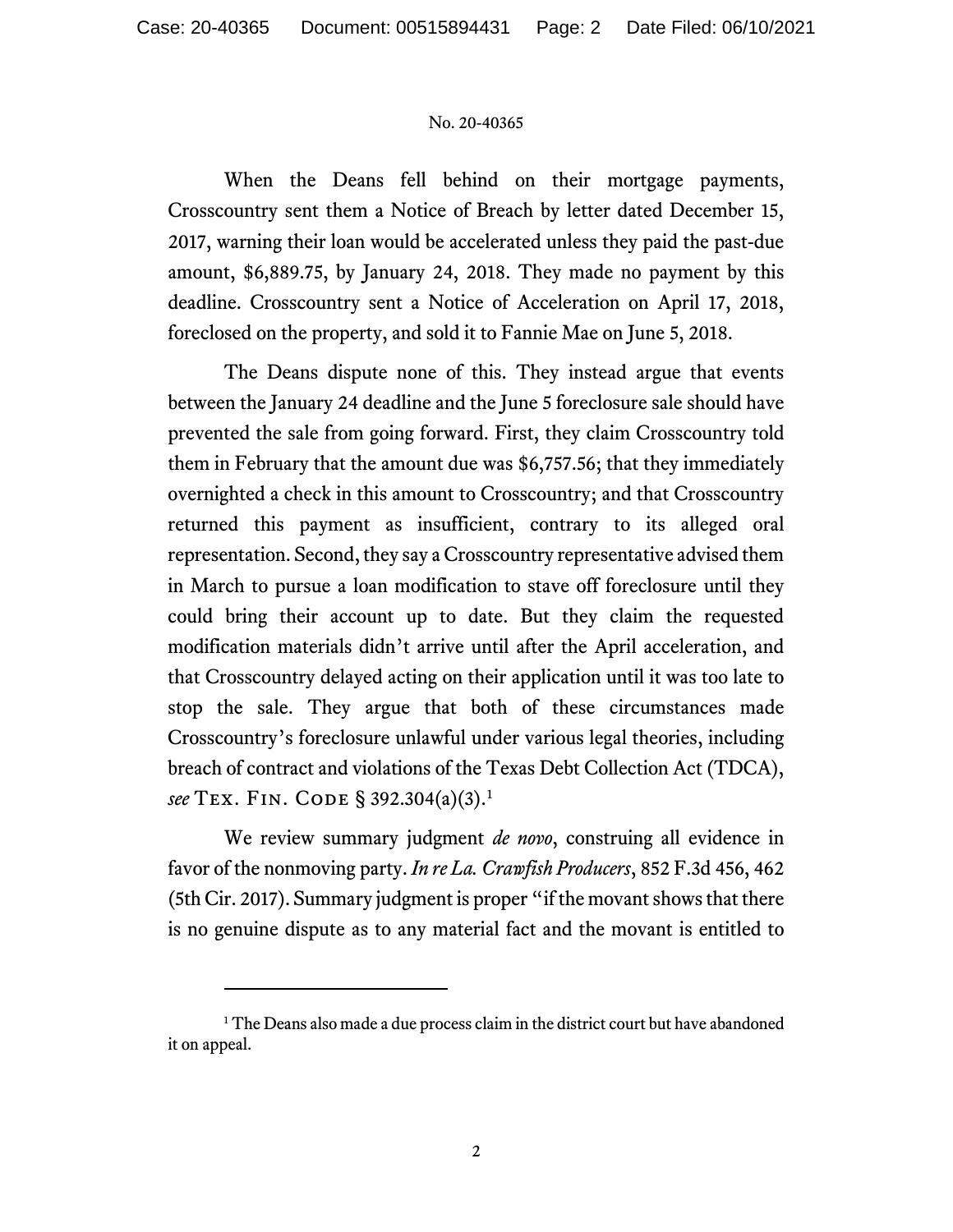### No. 20-40365

judgment as a matter of law." FED. R. CIV. P. 56(a). Where the nonmovant bears the burden of proof at trial, as here, "the movant may merely point to an absence of evidence, thus shifting to the non-movant the burden of demonstrating by competent summary judgment proof that there is an issue of material fact warranting trial." *La. Crawfish*, 852 F.3d at 462.

Because they do not dispute nonpayment as of the January 24 deadline, the Deans' claims depend on a triable issue arising from their later communications with Crosscountry.[2](#page-2-0) But they allege, at most, attempted oral modifications of the loan agreement, which are unenforceable under the Texas Statute of Frauds. See TEX. BUS. & COM. CODE § 26.02(b). For instance, their breach of contract claim depends on a Crosscountry representative's alleged oral description of the arrearage amount, one different from the amount in the written Notice of Default. Their other common-law claims based on Crosscountry's alleged failure to comply with the Deed of Trust fail for the same reason. Finally, as we recently held, the Statute of Frauds bars considering an alleged oral modification of a loan agreement under the TDCA. *See Douglas v. Wells Fargo Bank, N.A.*, 992 F.3d 367, 375–77 (5th Cir. 2021).

The Deans argue the Statute of Frauds does not apply given their "partial performance" of the oral agreement. This argument fails. "Under the partial performance equitable exception, an oral agreement that does not

<span id="page-2-0"></span><sup>&</sup>lt;sup>2</sup> The Deans separately argue that as of January 4, 2018, they had funds in a suspense account with Crosscountry, which could have combined with their late payment to cure their default. Pointing only to a line in a payment history record containing the word "suspense," they do not explain how this evidence showsthere were funds that could have been applied to their balance, either on January 4 or by the time they submitted a late payment. Furthermore, even assuming this credit was available to help cure default, the Deans' partial payment was still late, giving Crosscountry the right to accelerate as of January 24.